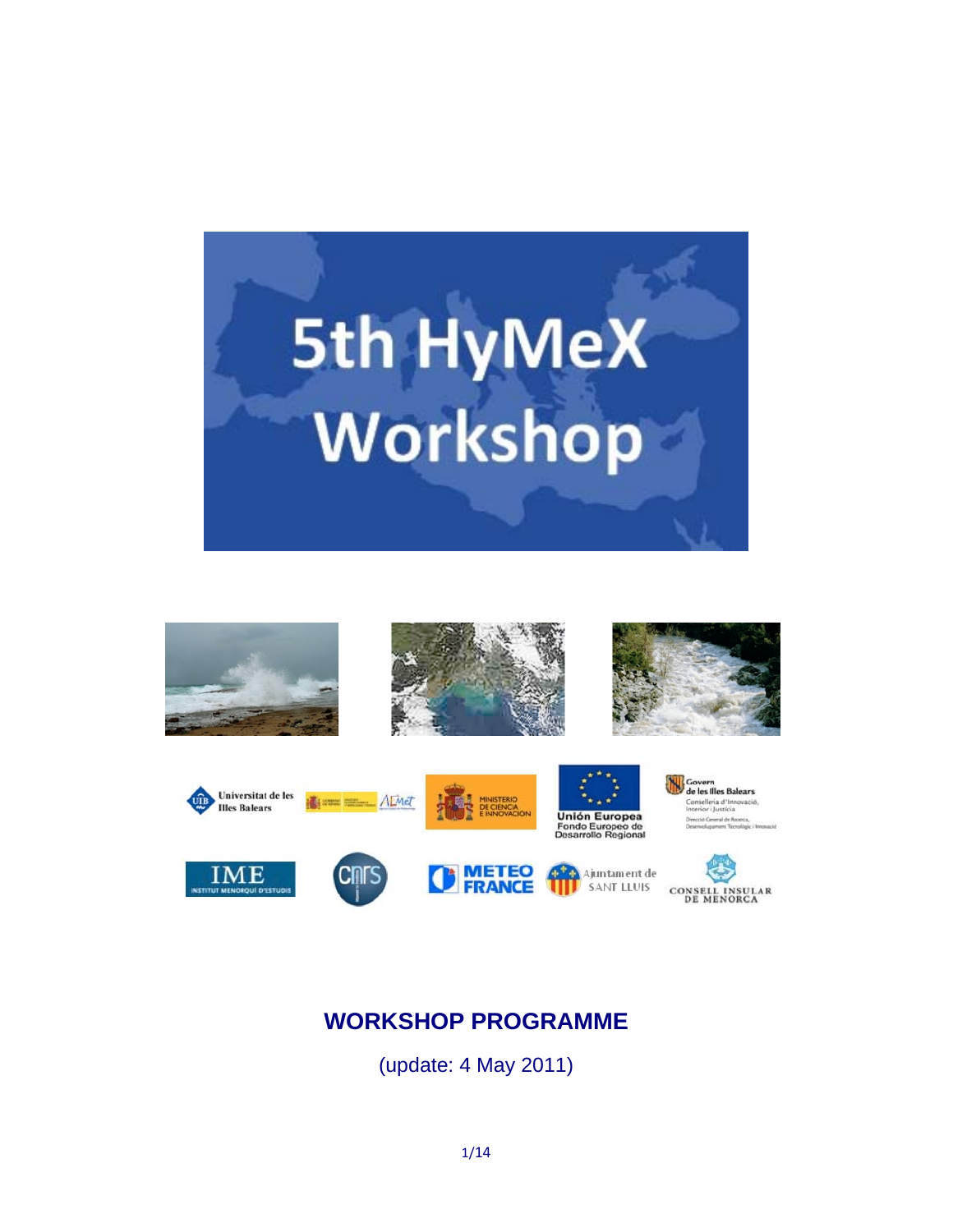# **WEEK CALENDAR**

|               | <b>Monday</b>                                  | <b>Tuesday</b>                        | <b>Wednesday</b>           | <b>Thursday</b>          | <b>Friday</b>       |
|---------------|------------------------------------------------|---------------------------------------|----------------------------|--------------------------|---------------------|
| 8:30-9:00     |                                                | Registration                          | W1                         |                          |                     |
| $9:00 - 9:30$ |                                                | Opening                               | Int. air-sea exch.         | <b>TH1</b>               |                     |
| 9:30-10:00    |                                                | T <sub>1</sub>                        | <b>Cont. hydrol. cycle</b> | HP-FF-F                  |                     |
| 10:00-10:30   |                                                | HP-FF-F                               | & water resources          |                          |                     |
| 10:30-11:00   | <b>Meeting of</b>                              | <b>Coffee break</b>                   |                            |                          | <b>ISSC at IME,</b> |
| 11:00-11:30   |                                                | T <sub>2</sub>                        | W <sub>2</sub>             |                          | <b>Mao</b>          |
| 11:30-12:00   | science working group<br>and task team leaders | <b>HP-FF-F</b><br><b>Water budget</b> | <b>Cont. hydrol. cycle</b> | PW7, PW8                 |                     |
| 12:00-12:30   |                                                |                                       | & water resources          | PW <sub>9</sub>          |                     |
| 12:30-13:00   |                                                |                                       | HP-FF-F                    |                          |                     |
| 13:00-13:30   |                                                |                                       |                            |                          |                     |
| 13:30-14:00   |                                                |                                       | Lunch                      |                          |                     |
| 14:00-14:30   |                                                |                                       |                            |                          |                     |
| 14:30-15:00   |                                                | T3                                    | W3                         | <b>Parallel national</b> |                     |
| 15:00-15:30   |                                                | <b>Societal and economic</b>          | HP-FF-F                    | meetings                 |                     |
| 15:30-16:00   |                                                | impact                                |                            | <b>Rendering of</b>      |                     |
| 16:00-16:30   |                                                | Poster session and coffee break       |                            | parallel sessions        |                     |
| 16:30-17:00   |                                                |                                       |                            | <b>Coffee break</b>      |                     |
| 17:00-17:30   |                                                |                                       |                            | <b>Summary and</b>       |                     |
| 17:30-18:00   |                                                | PW1, PW2                              | <b>PW4, PW5</b>            | closing remarks          |                     |
| 18:00-18:30   |                                                | PW <sub>3</sub>                       | PW <sub>6</sub>            |                          |                     |
| 18:30-19:00   |                                                |                                       |                            | <b>ISSC meeting</b>      |                     |
| 19:00-19:30   |                                                |                                       |                            | at the workshop venue    |                     |
| 19:30-20:00   |                                                |                                       |                            |                          |                     |
| $20:00 -$     |                                                |                                       | <b>Workshop dinner</b>     |                          |                     |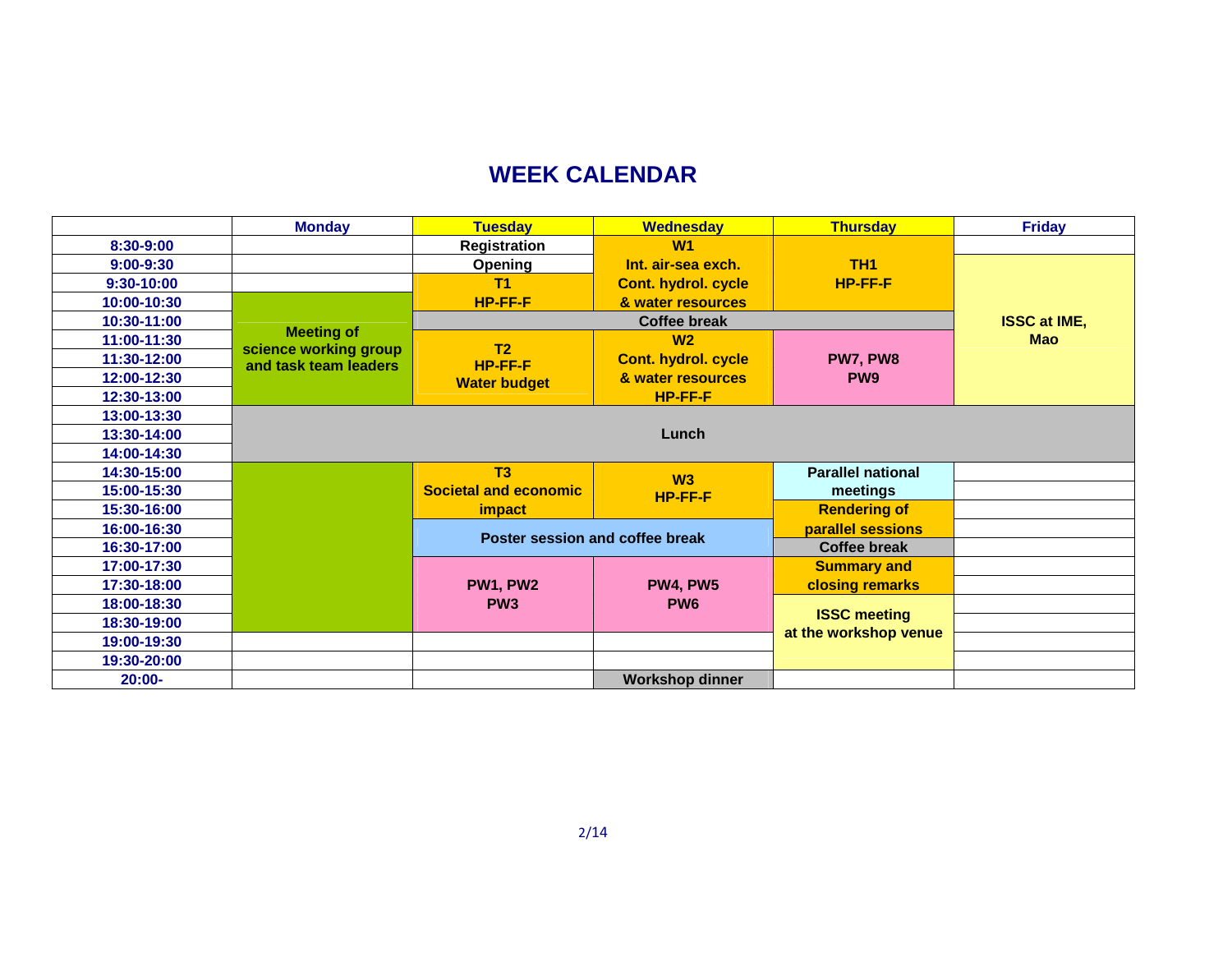|                                                             | Tuesday, 17 May 2011                                                                                                                                                                                                                                                                                                  |  |
|-------------------------------------------------------------|-----------------------------------------------------------------------------------------------------------------------------------------------------------------------------------------------------------------------------------------------------------------------------------------------------------------------|--|
| $08:30 - 09:00$                                             | <b>Registration</b>                                                                                                                                                                                                                                                                                                   |  |
| $09:00 - 09:30$                                             | <b>Opening session</b><br>• Welcome address (Authorities and representatives)<br>. Workshop introduction (P. Drobinski, V. Ducrocq, P. Lionello, and the HyMeX ISSC)<br>• Practical information (Local Organizers)                                                                                                    |  |
|                                                             | T1 - Plenary session - Science talks                                                                                                                                                                                                                                                                                  |  |
| Heavy precipitation, flash-floods and floods - observations |                                                                                                                                                                                                                                                                                                                       |  |
|                                                             | <b>Chair: V. Homar</b>                                                                                                                                                                                                                                                                                                |  |
| $09:30 - 09:45$                                             | T1.1 - Next-generation satellite precipitation products for understanding global and regional<br>water variability<br>A. Hou                                                                                                                                                                                          |  |
| $09:45 - 10:00$                                             | T1.2 - HyFLOW: HYdrometeorological Field Laboratory On Wheels<br>J. Gourley, Y. Hong, E. Anagnostou, O. Bousquet and D. Jorgensen                                                                                                                                                                                     |  |
| 10:00-10:15                                                 | <b>T1.3</b> - Sensitivity analysis of Mediterranean High-Impact weather: guiding routine and<br>targeted observation plans<br>L. Garcies and V. Homar                                                                                                                                                                 |  |
| $10:15 - 10:30$                                             | T1.4 - Cloud properties climatology from CloudSat/CALIPSO synergy above the Hymex area:<br>a tool for preparing flight plans.<br>J. Delanoë, A. Protat and C. Flamant                                                                                                                                                 |  |
| 10:30 - 11:00                                               | <b>Coffee Break</b>                                                                                                                                                                                                                                                                                                   |  |
|                                                             | T2 - Plenary session - Science talks                                                                                                                                                                                                                                                                                  |  |
|                                                             | Heavy precipitation, flash-floods and floods – observations                                                                                                                                                                                                                                                           |  |
|                                                             | <b>Chair: A. Jansa</b>                                                                                                                                                                                                                                                                                                |  |
| $11:00 - 11:15$                                             | T2.1 - Lidar and radar measurements of the melting layer in the frame of the convective and<br>orographically-induced precipitation study: observations of dark and bright band phenomena<br>P. Di Girolamo, D. Summa, R. Bhawar, T. Di Iorio, G. Vaughan, G. Peters and Y. Dufournet                                 |  |
| $11:15 - 11:30$                                             | T2.2 - Heavy rainfall and flash flood in Dubrovnik on 23 <sup>rd</sup> November 2010<br>M. Tudor, K. Horvath, D.M. Drvar, A. Stanesic, S. Ivatek-Sahdan and D. Placko-Vrsnak                                                                                                                                          |  |
|                                                             | <b>Water budget of the Mediterranean Sea</b>                                                                                                                                                                                                                                                                          |  |
|                                                             | <b>Chair: D. Gomis</b>                                                                                                                                                                                                                                                                                                |  |
| 11:30 - 11:45                                               | T2.3 - Water vapor transport and precipitation over the Mediterranean region<br>A. Elizalde and D. Jacob                                                                                                                                                                                                              |  |
| 11:45 - 12:00                                               | T2.4 - Seasonal to interannual variability of the mass contribution to Mediterranean Sea level<br>variability. Links with the Mediterranean water budget<br>F.M. Calafat, M. Marcos, G. Jordà and D. Gomis                                                                                                            |  |
| 12:00 - 12:15                                               | T2.5 - Regional Climate System Modelling at CNRM: a multi-component approach to study the<br>Mediterranean Sea Water Budget<br>S. Somot, F. Sevault, S. Calmanti, C. Dubois, A. Alias, B. Decharme and M. Déqué                                                                                                       |  |
| 12:15 - 12:30                                               | T2.6 - The regional coupled system WRF-NEMO over the Mediterranean (MORCE plateform):<br>impacts of mesoscale coupled processes on the water budget estimation<br>C. Lebeaupin Brossier, K. Béranger, P. Drobinski, S. Bastin, S. Mailler, G. Samson,<br>S. Masson, G. Madec, S. Valcke, L. Coquart and E. Maisonnave |  |
| 12:30 - 12:45                                               | T2.7 - Multiparametric analysis and validation in the Mediterranean of 4 eddy-permitting<br>global OGCM hindcasts of past decades<br>E. Vidal-Vijande, A. Pascual, S. Somot, B. Barnier, J.M. Molines and J. Tint                                                                                                     |  |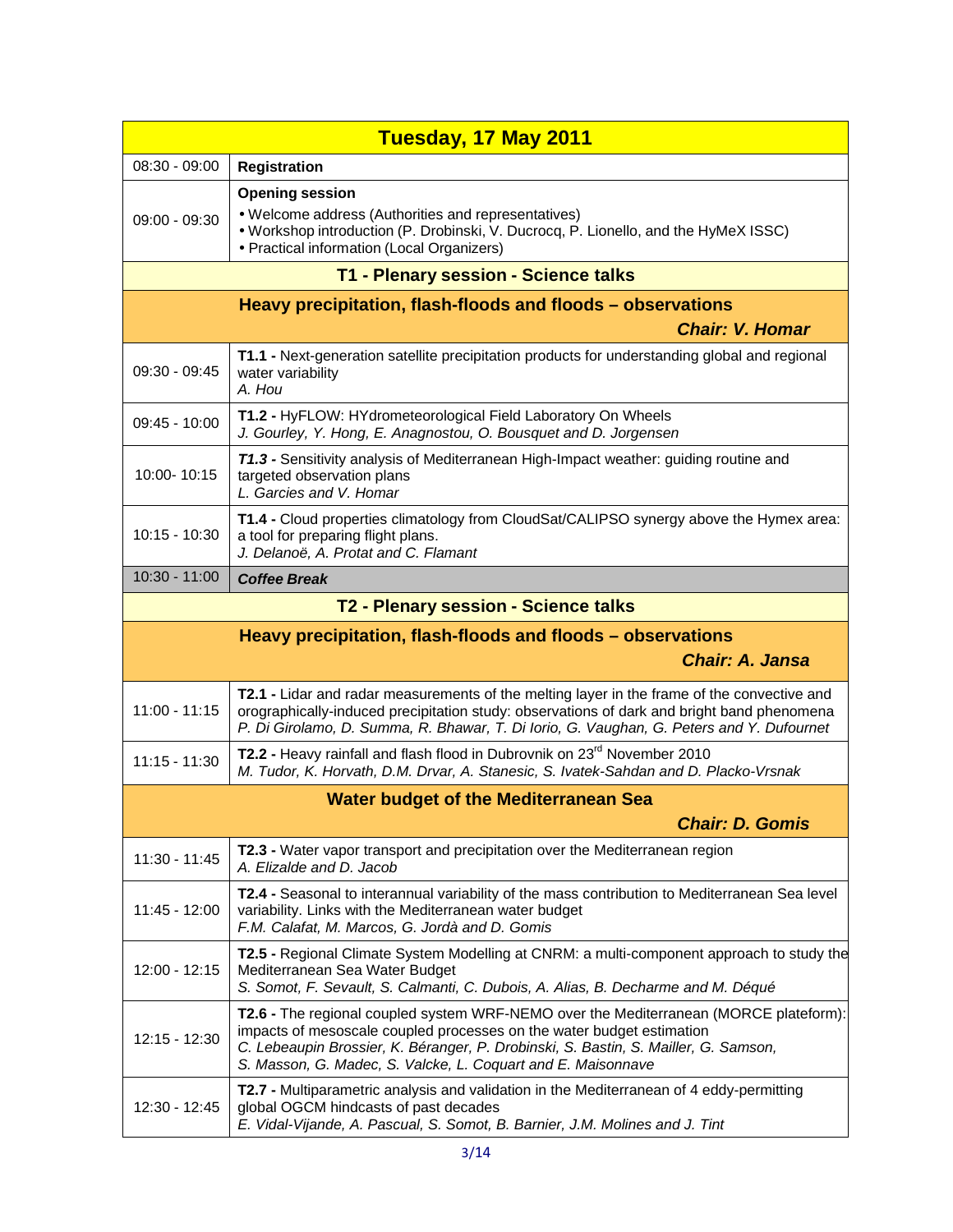| 12:45 - 13:00                        | T2.8 - HyMeX/MED-CORDEX analysis of the Mediterranean water budget variability regarding<br>the effects of horizontal resolution<br>H. Omrani, C. Lebeaupin-Brossier, P. Drobinski, S. Bastin and K. Beranger                        |  |  |  |
|--------------------------------------|--------------------------------------------------------------------------------------------------------------------------------------------------------------------------------------------------------------------------------------|--|--|--|
| 13:00 - 14:30                        | Lunch                                                                                                                                                                                                                                |  |  |  |
| T3 - Plenary session - Science talks |                                                                                                                                                                                                                                      |  |  |  |
| <b>Societal and economic impact</b>  |                                                                                                                                                                                                                                      |  |  |  |
|                                      | <b>Chair: P. Lionello</b>                                                                                                                                                                                                            |  |  |  |
| 14:30 - 14:45                        | T3.1 - Assessing insured flood losses in Spain - An overview<br>J.I. Barredo, D. Saurí and M.C. Llasat                                                                                                                               |  |  |  |
| 14:45 - 15:00                        | 73.2 - Consequences of the climate change on water scarcity in the Mediterranean basin<br>H. Nassopoulos and P. Dumas                                                                                                                |  |  |  |
| 15:00 - 15:15                        | 73.3 - A quantile-quantile approach for the adjustment of climate potential for tourism at local<br>and regional scales: application to the Mediterranean coastal region<br>A. Amengual, V. Homar, R. Romero, S. Alonso and C. Ramis |  |  |  |
| $15:15 - 15:30$                      | T3.4 - First results of the Social Impact Research group in Catalonia and the Balearic Island.<br>J. Amaro, M. Gayà, M. Aran, and M.C. Llasat<br>As an introducttion to PW3                                                          |  |  |  |
| 15:30 - 15:45                        | T3.5 - Overview of the regional modelling Implementation Plan<br>S. Somot and P. Ruti<br>As an Introduction to PW1                                                                                                                   |  |  |  |
| 15:45 - 16:00                        | T3.6 - Overview of the SOP1-EOP operations dedicated to Heavy Precipitation and Flash-<br>floods<br>V. Ducrocq et al.<br>As an introduction to PW2                                                                                   |  |  |  |
| $16:00 - 17:00$                      | Poster session and coffee break                                                                                                                                                                                                      |  |  |  |
| 17:00 - 19:00                        | <b>TPW - Parallel Working sessions</b>                                                                                                                                                                                               |  |  |  |
|                                      | PW1 - Regional climate modelling - International coordination (TTM3 activities)<br><b>Chairs: P. Ruti, S. Somot</b>                                                                                                                  |  |  |  |
|                                      | PW2 - SOP1 (EOP) operations - International coordination of research instruments deployment<br>Chairs: U. Corsmeier, P. Di Girolamo, E. Richard                                                                                      |  |  |  |
|                                      | <b>PW3 - Societal and economical impacts - Fostering and coordination of activities</b><br><b>Chairs: P. Dumas, C. Llasat</b>                                                                                                        |  |  |  |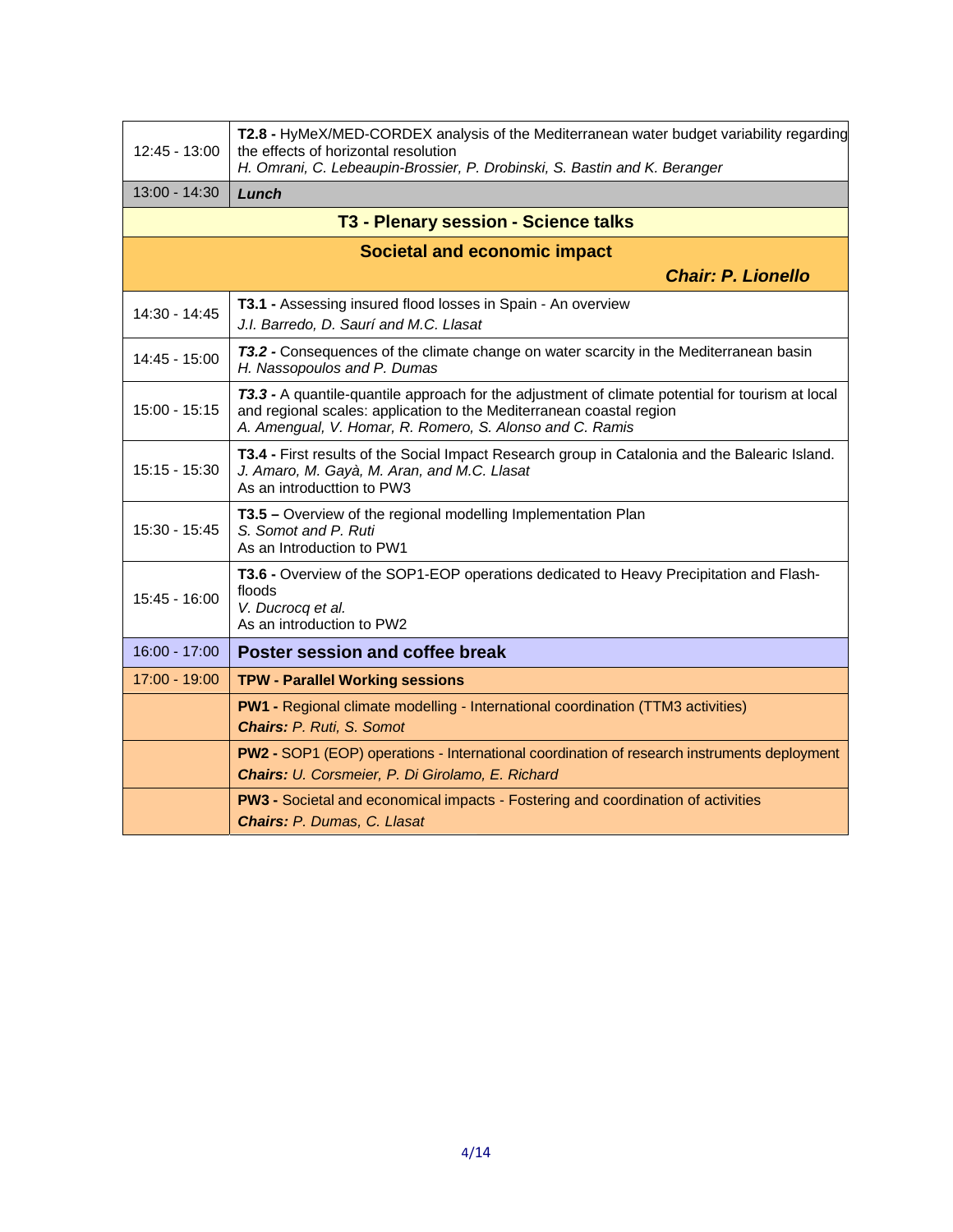| <b>Wednesday, 18 May 2011</b>                       |                                                                                                                                                                                                                                                                                                  |  |
|-----------------------------------------------------|--------------------------------------------------------------------------------------------------------------------------------------------------------------------------------------------------------------------------------------------------------------------------------------------------|--|
| W1 - Plenary session - Science talks                |                                                                                                                                                                                                                                                                                                  |  |
|                                                     | Intense air-sea exchanges                                                                                                                                                                                                                                                                        |  |
|                                                     | <b>Chair: J. Tintoré</b>                                                                                                                                                                                                                                                                         |  |
| $08:30 - 08:45$                                     | W1.1 - Role of an Upper-Level Jet in Explosively Deepening a Mediterranean Storm<br>J.-P. Chaboureau, F. Pantillon, D. Lambert, E. Richard and C. Claud                                                                                                                                          |  |
| $08:45 - 09:00$                                     | W1.2 - High frequency atmospheric forcing of coastal microtidal sea<br>A. Schaeffer, A. Molcard, P. Fraunié, P. Garreau and Y. Seity                                                                                                                                                             |  |
| $09:00 - 09:15$                                     | W1.3 - The role of drainage winds in the formation of nocturnal convective systems in the<br>western Mediterranean coast<br>J. Mazon and D.Pino                                                                                                                                                  |  |
| $09:15 - 09:30$                                     | W1.4 - Participation of Naval Research Laboratory (NRL) in HyMeX<br>C. H. Bishop, E. Coelho, C. Rowley and A. Zhao                                                                                                                                                                               |  |
|                                                     | The continental hydrological cycle and related water resources                                                                                                                                                                                                                                   |  |
|                                                     | <b>Chair: F. Belda</b>                                                                                                                                                                                                                                                                           |  |
| $09:30 - 09:45$                                     | W1.5 - Evaluation of dynamical and statistical methods for downscaling of extreme<br>precipitation and surface temperature in the Mediterranean region in the frame of HyMeX and<br>MED-CORDEX<br>E. Flaounas, P Drobinski, M. Vrac, S. Bastin, K. Béranger, M. Borga, J.-C. Calvet, G. Delrieu, |  |
|                                                     | C. Lebeaupin, E. Morin, H. Omrani, G. Tartari and R. Toffolon                                                                                                                                                                                                                                    |  |
| 09:45 - 10:00                                       | W1.6 - Intercomparison between regional climate models (RCMs) and global climate models<br>(GCMs) for monthly precipitation and temperature fields over the Mediterranean region<br>L. Congedi and P. Lionello                                                                                   |  |
| $10:00 - 10:15$                                     | W1.7 - The Report on Climate Change in Catalonia<br>M.C. Llasat and GECCC steering committee                                                                                                                                                                                                     |  |
| 10:15 - 10:30                                       | W1.8 - Droughts in the Twentieth Century: patterns and characteristics simulated over the<br>Mediterranean by two version of ORCHIDEE<br>N. Bertrand and J. Polcher                                                                                                                              |  |
| 10:30 - 11:00                                       | <b>Coffee Break</b>                                                                                                                                                                                                                                                                              |  |
|                                                     | W2 - Plenary session - Science talks                                                                                                                                                                                                                                                             |  |
|                                                     | The continental hydrological cycle and related water resources                                                                                                                                                                                                                                   |  |
|                                                     | <b>Chair: P. Drobinski</b>                                                                                                                                                                                                                                                                       |  |
| $11:00 - 11:15$                                     | W2.1 - Meteorological dry and wet spells in Europe: observed and simulated by climate<br>models<br><b>B.</b> Ahrens                                                                                                                                                                              |  |
| $11:15 - 11:30$                                     | W2.2 - Assessing the vulnerability of hydrosystems to combined effect of climate changes and<br>human activities in Mediterranean area<br>Y. Caballero, L. Maton, I. Terrasson, P. Fleury, N. Dorfliger, B. Ladouche, S. Chazot, J.-<br>D. Rinaudo, L. Neppel, E. Martin, D. Salas and Melia     |  |
| <b>Heavy precipitation, flash-floods and floods</b> |                                                                                                                                                                                                                                                                                                  |  |
| 11:30 - 11:45                                       | W2.3 - Origin and transport of the moisture supply to the Mediterranean Heavy Precipitating<br>Events<br>F. Duffourg and V. Ducrocq                                                                                                                                                              |  |
| 11:45 - 12:00                                       | W2.4 - Moisture sources for heavy precipitation events: results from tagging experiments<br>A. Winschall, S. Pfahl, H. Sodemann and H. Wernli                                                                                                                                                    |  |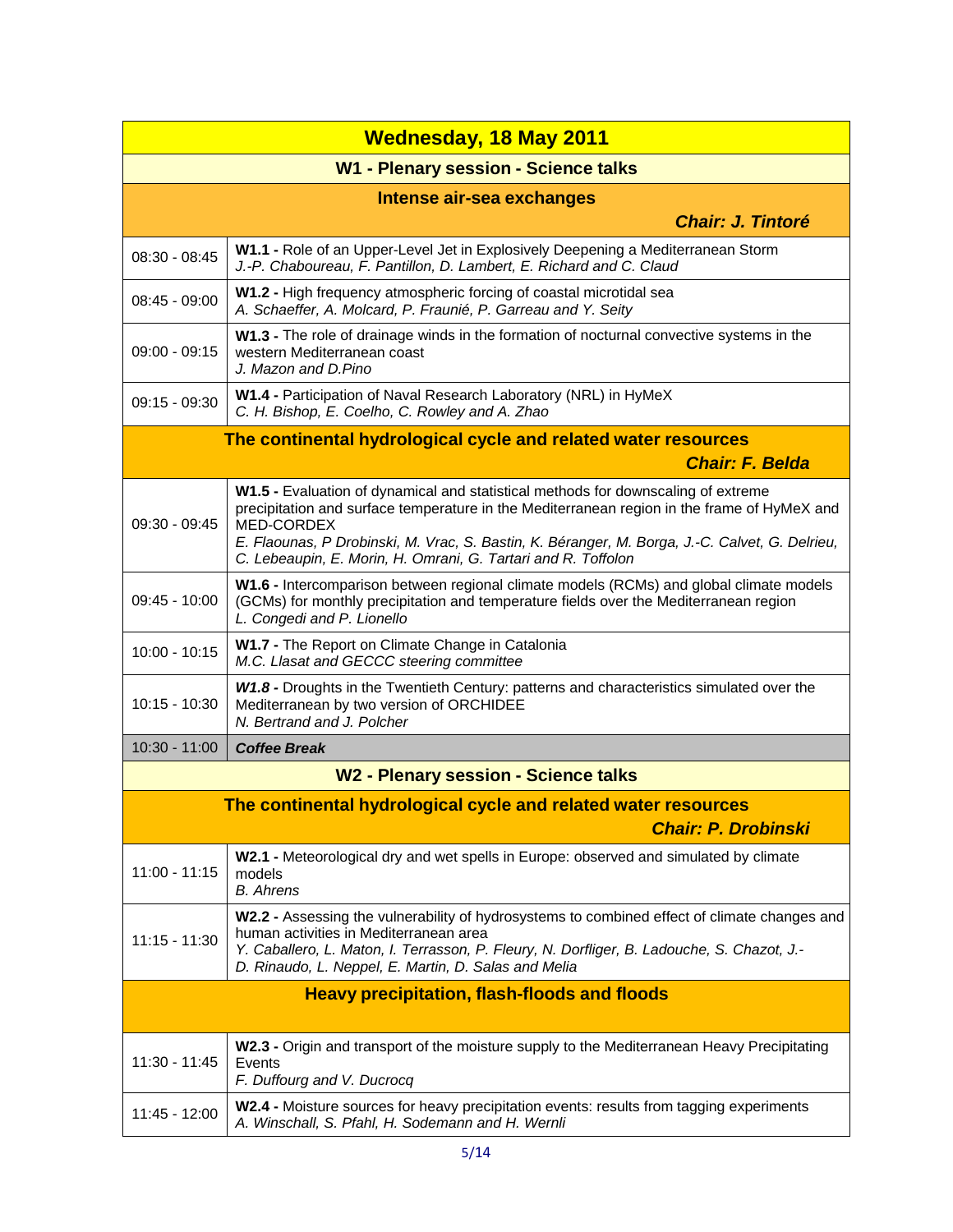| 12:00 - 12:15 | W2.5 - Cyclones producing floods in Italy in the second half of twenty century<br>M. Reale, P. Lionello, L. Congedi and P. Valente                                                                                                                                      |
|---------------|-------------------------------------------------------------------------------------------------------------------------------------------------------------------------------------------------------------------------------------------------------------------------|
| 12:15 - 12:30 | W2.6 - Cloud microphysical observation strategy based on multi-sensor synergy: an HyMeX<br>opportunity in the Cevennes-vivarais TA.<br>Y. Dufournet                                                                                                                     |
| 12:30 - 12:45 | W2.7 - High resolution analysis for process studies and NWP model verification: examples<br>from COPS and D-PHASE and possible applications to HyMeX<br>M. Dorninger, T. Gorgas, S. Kiesenhofer and S. Umdasch                                                          |
| 12:45 - 13:00 | W2.8 - AROME WMED, a mesoscale model designed for HyMeX<br>N. Fourrié, M. Nuret, P. Brousseau, F. Duffourg, V. Guidard, P. Martinet and E. Wattrelot                                                                                                                    |
| 13:00 - 14:30 | Lunch                                                                                                                                                                                                                                                                   |
|               | W3 - Plenary session - Science talks                                                                                                                                                                                                                                    |
|               | <b>Heavy precipitation, flash-floods and floods</b>                                                                                                                                                                                                                     |
|               | <b>Chair: S. Davolio</b>                                                                                                                                                                                                                                                |
| 14:30 - 14:45 | W3.1 - Sensitivity of precipitation forecasts to uncertainties in the physical parametrisations of<br>a forecasting model<br>A. Hally, S. Fresnay, E. Richard and D. Lambert                                                                                            |
| 14:45 - 15:00 | W3.2 - Sensitivity tests to different IC and DA strategy to investigate the impact of radar data<br>assimilation on WRF rainfall<br>I. Maiello, R. Ferretti, S. Gentile, M. Montopoli, E. Picciotti and F.S. Marzano                                                    |
| 15:00 - 15:15 | W3.3 - Testing SAL QPF verification measure: some Mediterranean heavy precipitation cases<br>C. Santos and A. Ghelli                                                                                                                                                    |
| 15:15 - 15:30 | W3.4 - HyMeX TTM4a: a unique opportunity for DA-EPS research<br>V. Wulfmeyer, N. Fourrie, Y. Michel, and T. Auligne<br>As an introduction to PW4                                                                                                                        |
| 15:30 - 15:45 | W3.5 - The IDRAX field experiment within the HyMex Target Area in Central Italy<br>R. Ferretti, S. Gentile, E. Pichelli, I. Maiello, G. Panegrossi, D. Cimini, M. Montopoli,<br>E. Picciotti, F.S. Marzano, M. Borga and E.M. Anagnostou<br>As an introduction to PW6   |
| 15:45 - 16:00 | W3.6 - The Adriatic Sea TA - Plans for the HyMeX SOP<br>B. Ivancan-Picek, B. Grbec, M. Morovic, K. Horvath, M. Tudor, S. Ivatek-Sahdan,<br>F. Matic, A. Bajic, A. Stanesic, N. Strelec-Mahovic, I. Stiperski, B. Grisogono,<br>M. Telisman<br>As an introduction to PW5 |
| 16:00 - 17:00 | Poster session and coffee break                                                                                                                                                                                                                                         |
| 17:00 - 19:00 | <b>WPW - Parallel Working sessions</b>                                                                                                                                                                                                                                  |
|               | PW4 - Data Assimilation and Ensemble Prediction Systems - International coordination of the<br><b>HyMeX test bed activities</b><br>Chairs: V. Homar, Y. Michel, A. Montani, V. Wulfmeyer                                                                                |
|               | PW5 - SOP2 (EOP) operations - International coordination of research instruments<br>deployment<br>Chairs: P. Coquerez, B. Ivanean Picek, E. Schiano, P. Testor                                                                                                          |
|               | <b>PW6</b> - EOP (SOP) hydrometeorological and atmospheric sites<br>Chairs: O. Bousquet, G. Delrieu, R. Ferretti, A. Jansa                                                                                                                                              |
| 20:00         | <b>Conference diner</b>                                                                                                                                                                                                                                                 |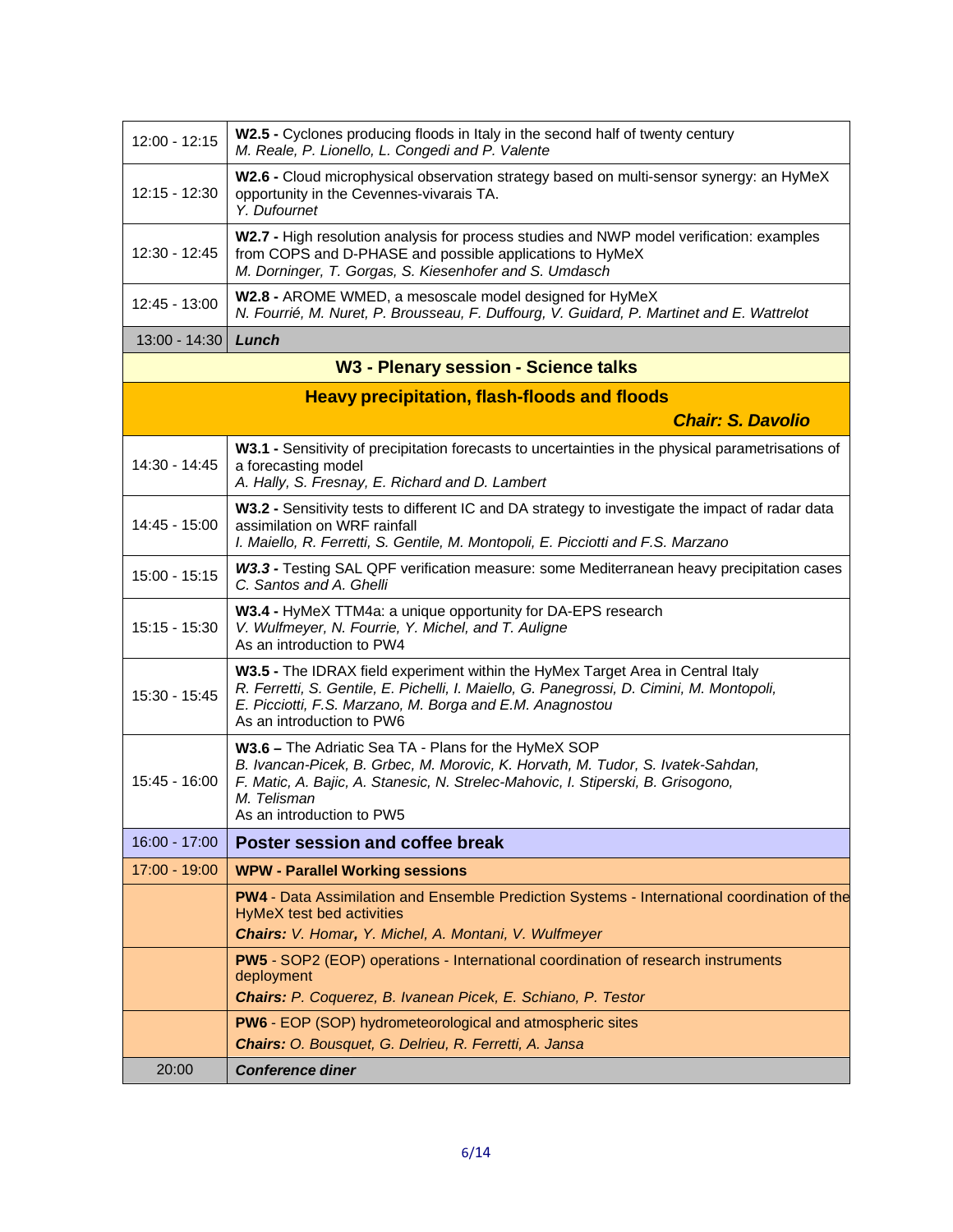|                 | <b>Thursday, 19 May 2011</b>                                                                                                                                                                                                                                                |  |  |
|-----------------|-----------------------------------------------------------------------------------------------------------------------------------------------------------------------------------------------------------------------------------------------------------------------------|--|--|
|                 | <b>TH1 - Plenary session - Science talks</b>                                                                                                                                                                                                                                |  |  |
|                 | <b>Heavy precipitation, flash-floods and floods</b>                                                                                                                                                                                                                         |  |  |
|                 | <b>Chairs: H. Wernli, V. Ducrocq</b>                                                                                                                                                                                                                                        |  |  |
| $08:30 - 08:45$ | TH1.1 - The 6-8 September 2010 flood over Southern France: observational and modeling<br>analysis in the frame of HyMeX project<br>K. Lagouvardos, V. Kotroni, E. Defer, A. Bennett, H. Betz and O. Bousquet                                                                |  |  |
| $08:45 - 09:00$ | TH1.2 - Experimental investigation of precipitation structure, dynamics and microphysics in<br>Eastern Mediterranean: the HYDREX field campaign<br>M.N. Anagnostou, F.S. Marzano, J. Kalogiros, J.A. Nystuen, E.N. Anagnostou, T. Chronis,<br>M. Montopoli and E. Picciotti |  |  |
| $09:00 - 09:15$ | <b>TH1.3</b> – Weather Radar Data & Products Available in HyMeX SOPs<br>O. Bousquet, J. Van-Baelen, J. J. Gourley, Y. Dufournet, A. Berne, M. Hagen, E. Anagnostou,<br>D. Jorgensen                                                                                         |  |  |
| $09:15 - 09:30$ | TH1.4 - Synoptic and mesoscalar environments associated with the heavy local rains of 16<br>August 2010 in the south of the Iberian Peninsula<br>J.M. Sánchez-Laulhé                                                                                                        |  |  |
| 09:30 - 09:45   | TH1.5 - Hydrometeorological ensemble forecasting of mediterranean flash-flood events<br>B. Vincendon, V. Ducrocq, O. Nuissier and B. Vié                                                                                                                                    |  |  |
| 09:45 - 10:00   | TH1.6 - Results of the post-event survey conducted after the extreme flash flood occurred<br>in the Var region (South of France) in June 2010<br>E. Gaume, L. Marchi and HyMex TTO2d team<br>As an introduction to PW8                                                      |  |  |
| 10:00 - 10:15   | TH1.7 - Simulation of the water balance of the NE Iberian Peninsula with a distributed<br>hydrological model<br>P. Quintana-Seguí, M.C. Llasat, E. Martin, M. Turco and J. J. Salas-Pérez<br>As an introduction to PW7                                                      |  |  |
| $10:15 - 10:30$ | <b>TH1.8 - Introduction to PW9</b>                                                                                                                                                                                                                                          |  |  |
| $10:30 - 11:00$ | <b>Coffee Break</b>                                                                                                                                                                                                                                                         |  |  |
| $11:00 - 13:00$ | <b>THPW - Parallel Working sessions</b>                                                                                                                                                                                                                                     |  |  |
|                 | <b>PW7</b> - Hydrological modelling (TTM2)<br>Chairs: I. Braud, J. von Hardenberg, P. Quintana-Segui                                                                                                                                                                        |  |  |
|                 | <b>PW8</b> - Coordination of the LOP/EOP post-event studies                                                                                                                                                                                                                 |  |  |
|                 | Chairs: L. Marchi, O. Nuissier, R. Romero                                                                                                                                                                                                                                   |  |  |
|                 | <b>PW9 - LOP-EOP long-term observation activities</b>                                                                                                                                                                                                                       |  |  |
|                 | Chairs: A. Chanzy, L. Coppola, A. di Sarra                                                                                                                                                                                                                                  |  |  |
| 13:00 - 14:30   | Lunch                                                                                                                                                                                                                                                                       |  |  |
|                 | <b>TH2 - Parallel national sessions</b>                                                                                                                                                                                                                                     |  |  |
| $14:30 - 15:30$ | <b>Parallel National Meetings</b>                                                                                                                                                                                                                                           |  |  |
|                 | <b>TH3 - Plenary session</b><br><b>Chair: J. Font</b>                                                                                                                                                                                                                       |  |  |
| 15:30 - 16:30   | Rendering of the Parallel Working sessions                                                                                                                                                                                                                                  |  |  |
| 16:30 - 17:00   | <b>Coffee break</b>                                                                                                                                                                                                                                                         |  |  |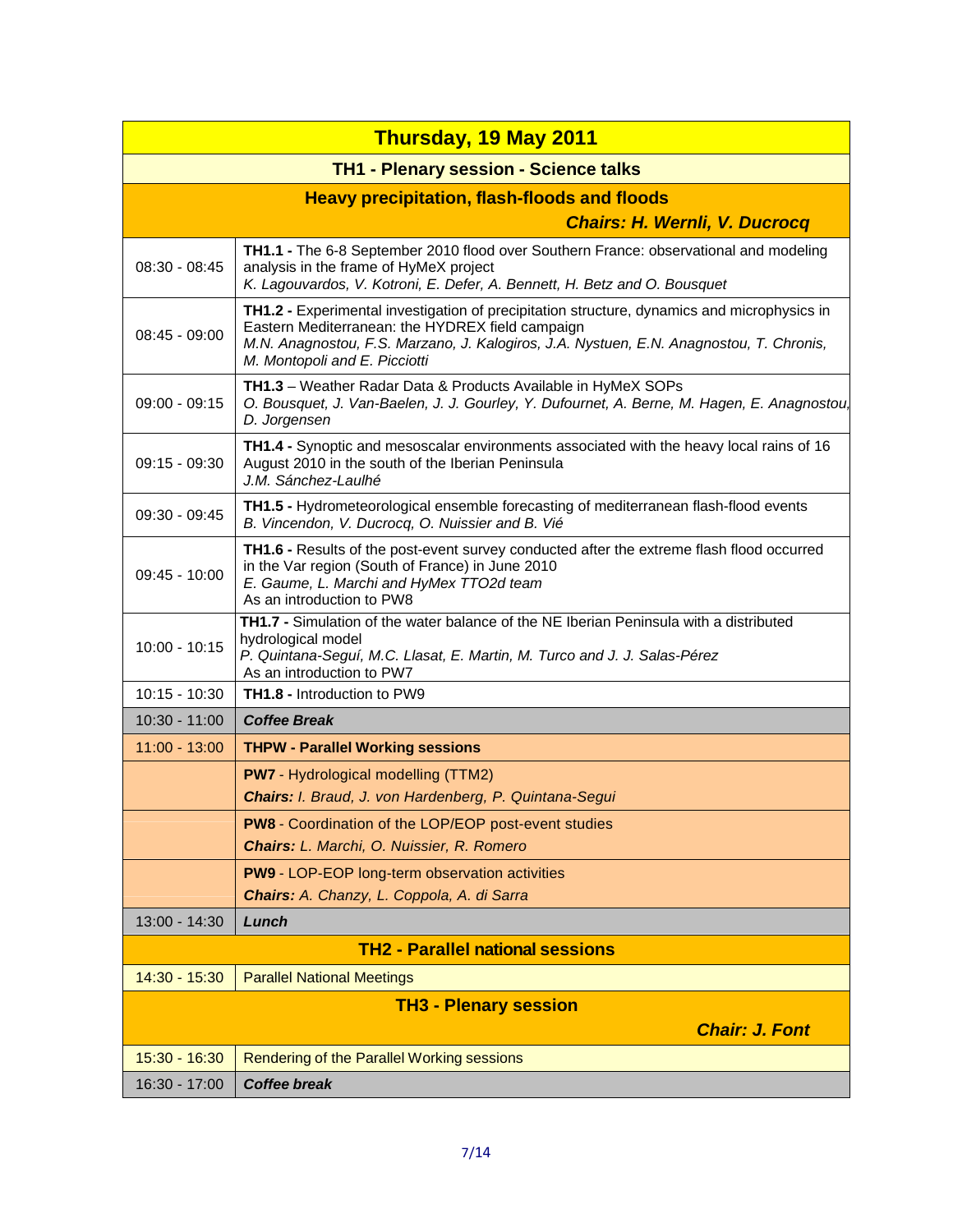| <b>TH4 - Plenary session – general discussion and closing session</b> |                                                                                                                       |  |
|-----------------------------------------------------------------------|-----------------------------------------------------------------------------------------------------------------------|--|
|                                                                       | <mark>217:00 - 18:00   Summary and closing remarks (P. Drobinski, V. Ducrocq, A. Jansa, V. Homar, P. Lionello)</mark> |  |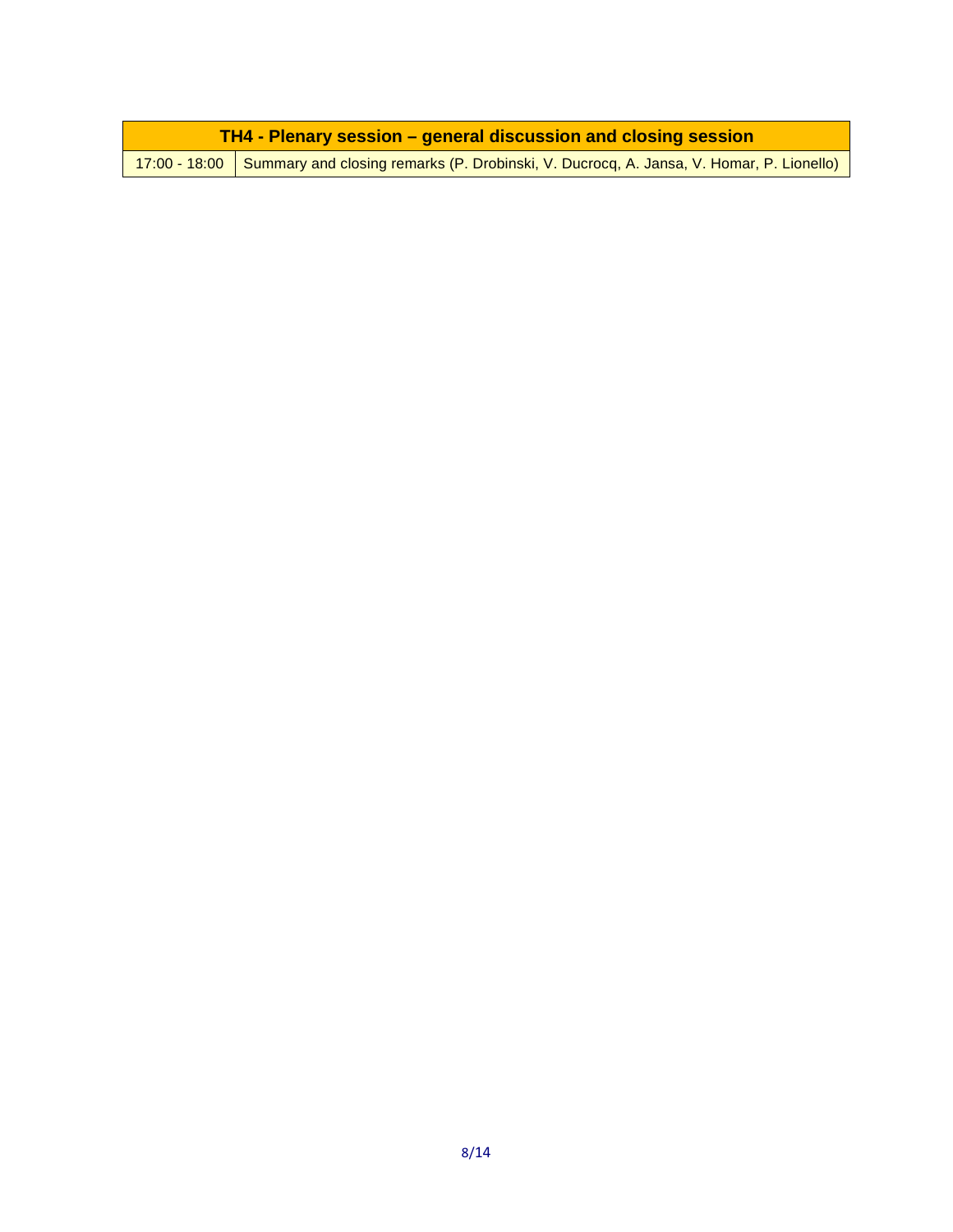# **POSTER SESSIONS**

#### (Poster format: A0, portrait‐oriented)

# **PO1. Observation systems**

**PO1.1** Long term GPS-based rain analysis and forecasting model A. Seco, F. Ramirez, E. Serna, A. Moreno, E. Prieto, X. Archanco, R. García, L. Miqueleiz, B. Garcia and E. Priego

**PO1.2** Comparison between ground‐based and satellite measurements of atmospheric water vapour at Observatoire de Haute Provence in France *A. Sarkissian, A. Sulaf and P. Keckhut*

**PO1.3** A Mediterranean atmospheric observatory in Corsica within the framework of HyMEx and ChArMEx D. Lambert, F. Gheusi, M. Mallet, G. Athier, P. Augustin, A. Behrendt, S. Belamari, Y. Bezombes, G. Bouhours, O. Bousquet, C. Bruno, B. Campistron, J. P. Chaboureau, C. Champollion, L. Coppola, S. Coquillat, U. Corsmeier, E. Defer, H. Delbarre, S. Derrien, B. Di Martino, P. Drobinski, V. Ducrocq, F. Dulac, A. Ezcurra, M. Fourmentin, H. Giordani, P. Goloub, L. Gomes, M. Hagen, N. Kalthoff, C. Kottmeier, L. Labatut, D. Legain, P. Lejeune, M.D. Loÿe-Pilot, M. Muselli, G. Notton, C. Paoli, P. Przygodski, J. P. Rambaud, E. Richard, F. Saïd, J. L. Savelli, J. Sciare, X. Silvani, S. Soula, V. Thouret *and V. Wulfmeyer*

**PO1.4** Probing Mediterranean convection with KITcube *N. Kalthoff, U. Corsmeier, A. Wieser, M. Kohler, C. Barthlott, J. Handwerker and C. Kottmeier*

**PO1.5** The contribution of IPM to the CORSiCA sensor synergy *A. Behrendt, V. Wulfmeyer, C. Barthlott, N. Kalthoff, U. Corsmeier, C. Kottmeier, and M. Dorninger*

**PO1.6** ISAC experimental facilities: contribution to the HyMeX project *S. Argentini, C. Elefante, F. Grasso, P. Martano, I. Petenko, I. Pietroni, A.M. Sempreviva and A.Viola*

**PO1.7** Determination of cloud properties at the Station for Climate Observations at Lampedusa C. Di Biagio, G. Pace, M. Cacciani, A. di Sarra, D. Meloni, F. Monteleone, S. Piacentino and D. Sferlazzo

**PO1.8** First microwave measurements of atmospheric temperature, water vapour, and liquid water path at the island of Lampedusa

*G. Pace, G. Cremona, A. di Sarra, D. Meloni, F. Monteleone, D. Sferlazzo, L. Vitali and G. Zanini*

**PO1.9** Update on the instrumentation and data/products of the HyMeX Lightning Task Team TTO1h C. Barthe, A. Bennett, H. D. Betz, P. Blanchet, A. Bouchard, M. Buguet, M. Chong, M. Collins, S. Coquillat, E. Defer, T. Farges, U. Finke, J. F. Georgis, H. Höller, P. Krehbiel, K. Lagouvardos, P. Lalande, P. Laroche, G. Molinié, P. Ortéga, *S. Pedeboy, J. P. Pinty, W. Rison, W. Schulz and S. Soula*

**PO1.10** The MOOSE network: a contribution to the long observation period of HyMeX in the NW Mediterranean sea L. Coppola, P. Raimbault, L. Mortier, P. Testor, X. Durrieu de Madron, F. Bourrin, D. Lefevre, I. Taupier-Letage, F. *D'Ortenzio, H. Claustre, G. Rougier and S. Kunesh*

#### **PO1.11** The HyMeX database

*L. Mastrorillo, K. Ramage, J.‐L. Boichard, G. Brissebrat, S. Cloché, L. Fleury*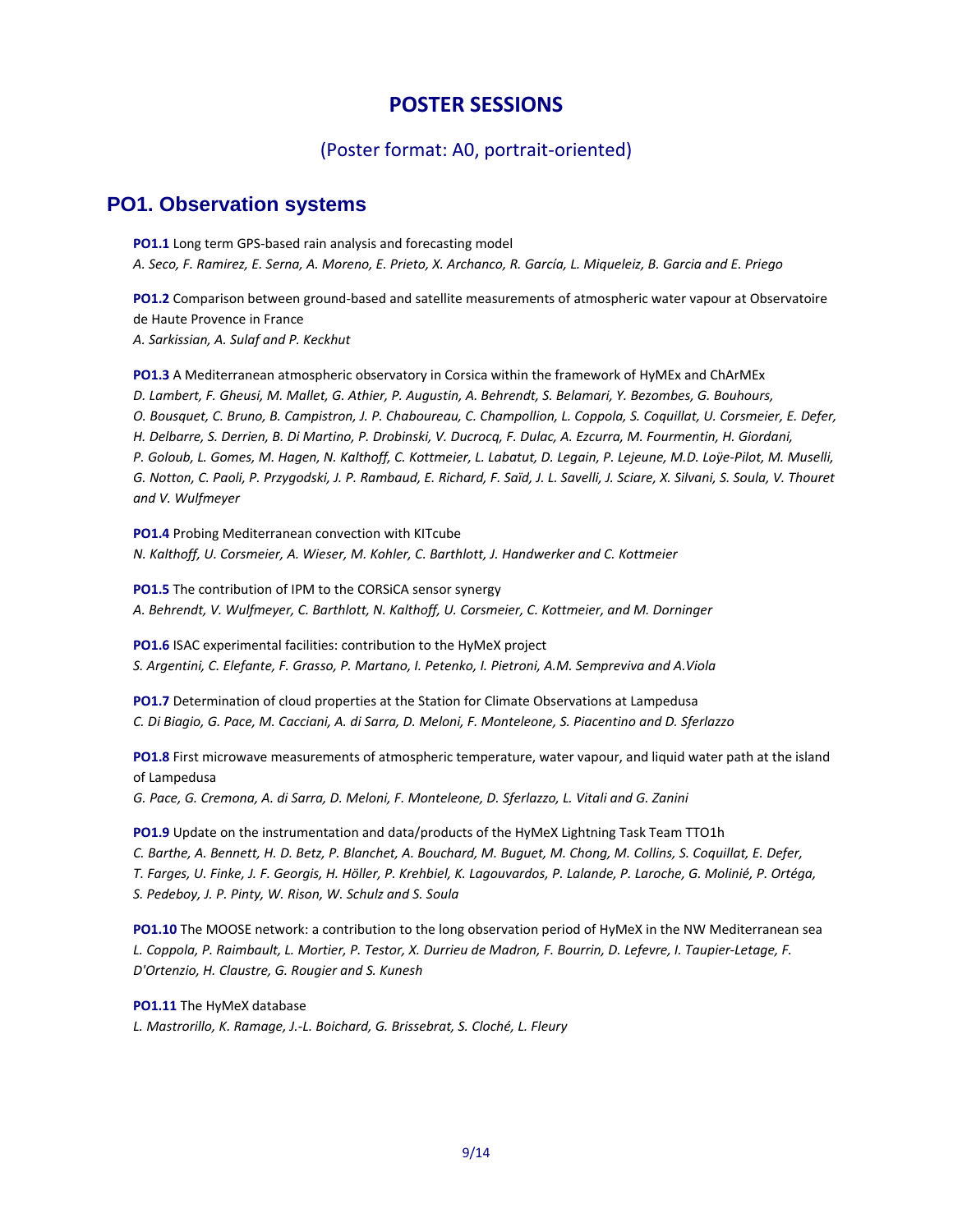# **PO2. Heavy precipitation, flash-floods and floods**

**PO2.1** Non-intrusive techniques for flood discharge measurements *J. Le Coz, G. Dramais, A. Gallavardin and I. Braud*

**PO2.2** Post-event documentation and hydrological analysis for the November 2010 flood in the Bacchiglione River basin (north‐eastern Italy)

*L. Marchi, M. Borga, M. Cavalli and D. Zoccatelli*

**PO2.3** Flash flood study at the regional scale *P.A Garambois, H. Roux, K. Larnier and D. Dartus*

**PO2.4** Preliminary analyses of rainfall parameters collected with HPicoNet B. Boudevillain, G. Molinié, A. Berne, R. Biron, S. Coquillat, J. Jaffrain, S. Gérard, J. M. Martin, A. Studzinski, S. Anquetin, *J. D. Creutin and G. Delrieu*

**PO2.5** Multi-radar QPE: on the interest of an early merging of 3D reflectivity fields *B. Boudevillain, G. Delrieu, P. E. Kirstetter, M. Tahanout and N. Yu* 

**PO2.6** Error model for radar quantitative precipitation estimates in a Mediterranean mountainous context *G. Delrieu, B. Boudevillain, D. Faure, L. Bonnifait and P.E. Kirstetter*

**PO2.7** X band polarimetric & Doppler radar observations of heavy precipitation events over the Mediterranean region (France) *J.F. Rysman, Y. Lemaître and E. Moreau*

**PO2.8** Evaluation of attenuation correction algorithms for polarimetric radar *S. Jolivet and A. Berne*

**PO2.9** Mediterranean heavy rainfall: estimation of rain kinetic energy flux density from radar reflectivity factor and/or rain rate based on a scaling formulation of the rain drop size distribution *N. Yu, G. Delrieu, B. Boudevillain, P. Hazenberg and R. Uijlenhoet*

**PO2.10** Relationships between lightning activity, microphysics, and kinematics in thunderclouds above the Paris region: an analysis method that will be used during the HyMeX SOP *M. Buguet, S. Coquillat, S. Soula, C. Barthe, M. Chong, O. Bousquet and J. F. Georgis*

**PO2.11** Coincident lightning activity and dual polarization radar observations over the Greek peninsula: preliminary data analyses

T.G. Chronis, F. S. Marzano, M.N. Anagnostou, W. Petersen, C. Schultz, E. N. Anagnostou, M. Montopoli, E. Picciotti, *G. Alexakis and M. Sioutas*

**PO2.12** Mesoscale simulation of two Heavy Precipitating Events with AROME WMED: the Var (June 2010) and Gard-Ardèche (September 2010) cases studies

*M. Nuret, P. Brousseau, O. Caumont, N. Fourrié and O. Nuissier*

**PO2.13** The catastrophic heavy precipitation event on June 15, 2010 in the Var region (south‐east of France) *E. Bresson, V. Ducrocq, O. Nuissier and M. Nuret*

**PO2.14** Orographic effects in heavy precipitation events over eastern Pyrenees *L. Trapero, J. Bech and J. Lorente*

**PO2.15** Predictability of severe weather events: use of MIMOSA for high-resolution PV description *S. Fresnay, A. Hauchecorne, C. Claud, D. Lambert and E. Richard*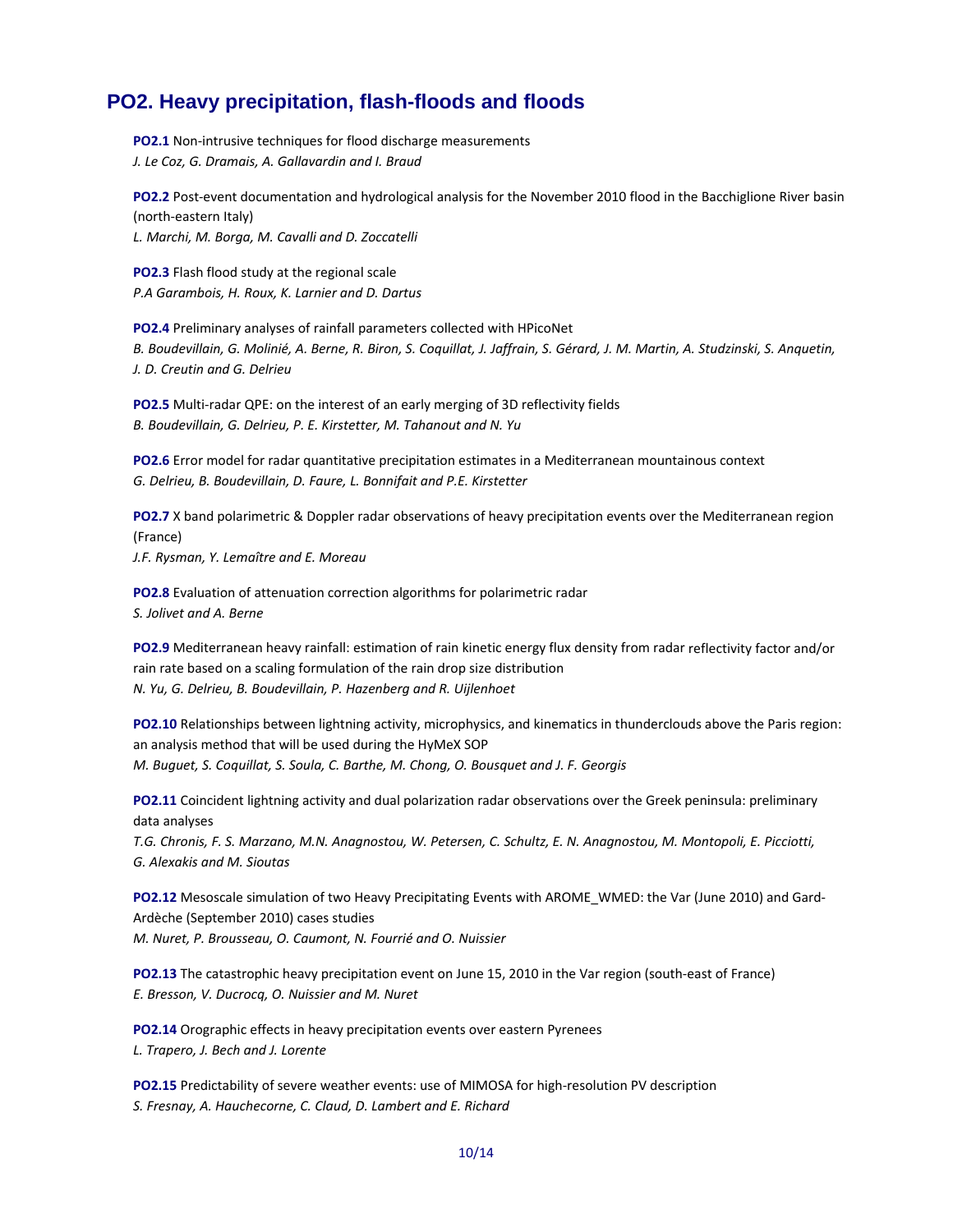**PO2.16** Dynamics and predictability of Mediterranean cyclones: results from numerical studies *U. Corsmeier, C. J. Lenz and C. Kottmeier*

**PO2.17** A convection-permitting Ensemble Prediction System to study the predictability of Mediterranean Heavy Precipitating Events *B. Vié, O. Nuissier and V. Ducrocq*

**PO2.18** Comparing different meteorological ensemble approaches for hydrological predictions *S. Davolio, T. Diomede, C. Marsigli, M. M. Miglietta, A. Montani and A. Morgillo*

**PO2.19** Explicit simulations of electrified mixed‐phase clouds in MesoNH: from semi‐idealized to first real‐case studies *J. P. Pinty, C. Barthe, M. Chong, E. Defer and E. Richard*

**PO2.20** Towards the assimilation of near‐surface refractivity measurements from weather radars: meteorological value, error assessment, and monitoring *O. Caumont, A. Foray, L. Besson, C. Boudjabi and J. Parent du Châtelet*

**PO2.21** Background error modelling for convective-scale variational data assimilation *Y. Michel, T. Montmerle, P. Brousseau, T. Auligné and B. Ménétrier*

**PO2.22** Use of observations with high temporal frequency in the AROME data assimilation system *P. Brousseau and L. Auger*

**PO2.23** Developments for the assimilation of IASI cloudy data in mesoscale models *P. Martinet, N. Fourrié, V. Guidard and F. Rabier*

**PO2.24** Using METOP/GOME‐2 data as Potential Vorticity pseudo‐observations *S. Sbii, N. Semane, Y. Michel and P. Arbogast*

**PO2.25** Investigating Hector convective development by microphysical analysis using TRMM satellite data and high resolution model simulations *S. Gentile, R. Ferretti, F. S. Marzano*

**PO2.26** Microwave satellite data for monitoring soil moisture and snow depth temporal evolution *S. Paloscia, P. Pampaloni, S. Pettinato, E. Santi, M. Brogioni and G. Fontanelli*

**PO2.27** Numerical simulations of the severe rainfall in Pula on 25<sup>th</sup> September 2010 *A. Stanesic, S. Ivatek‐Sahdan, M. Tudor and D. Mazzocco Drvar*

**PO2.28** Flash flood in Pula on 25<sup>th</sup> September 2010 *D. Mazzocco Drvar, A. Stanesic, M. Tudor, S. Ivatek‐Sahdan and D. Placko‐Vrsnak*

**PO2.29** Reconstruction of the 1403 flood of Palma de Mallorca (Spain) from historical data *M. Grimalt and J. Rosselló*

**PO2.30** Analysis of changes in heavy precipitation in Italy *M. Baldi and J. D. Dalu*

**PO2.31** Trends and variability in precipitation extremes along the eastern Adriatic *M.Gajic‐Capka and K. Cindric*

**PO2.32** Analysis of the convective activity and its synoptic background over central Mediterranean (Croatia) *P. Miku, M. Teliman Prtenjak and N. Strelec Mahovic*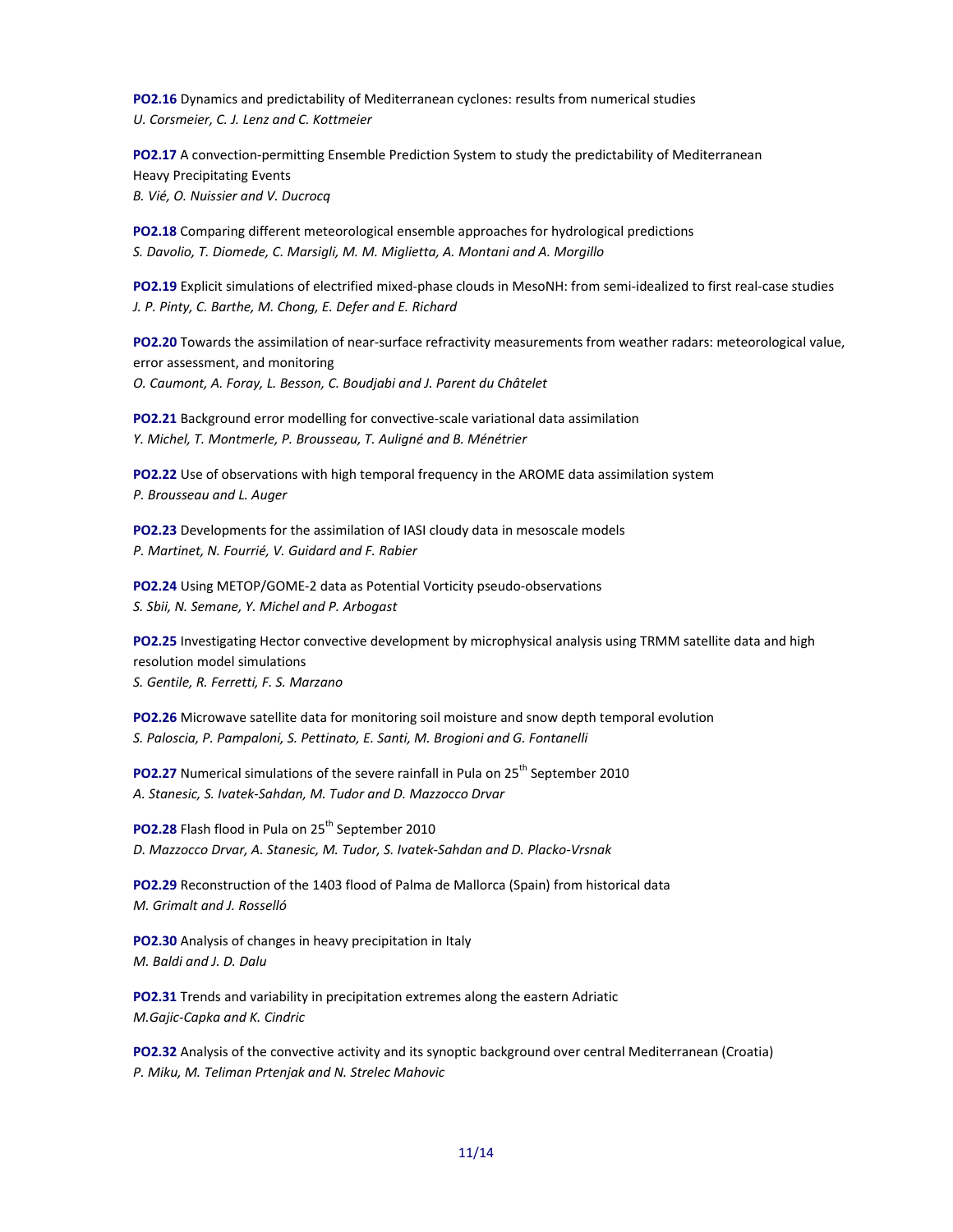**PO2.33** Incorporation of information on extreme floods in regional flood frequency analyses: some methodological reflections *N. C. Cong, E. Gaume and O. Payrastr*

**PO2.34** Analysis of the weather situation prior to the garbage accumulation on the southeastern Adriatic coast in Croatia *M. Tudor and I. Janekovic*

#### **PO3. Intense air-sea exchanges**

**PO3.1** Drifting balloons in the North‐Western Mediterranean *C. Basdevant, P. Cocquerez, A Doerenbecher, P. Drobinski, P. Durand, O. Pannekoucke, N. Verdier*

**PO3.2** Impact of the wind maximum spatial distribution on the deep convection in the North‐Western Mediterranean K. Béranger, C. Lebeaupin Brossier, M. N. Houssais, P. Drobinski, M. Crépon, J. Beuvier, R. Bourdallé-Badie, Y. Drillet, *N. Ferry and F. Lyard*

**PO3.3** Glider observations and modelling of an abrupt mixing event in the upper ocean *S. Ruiz, L. Renault, B. Garau, A. Pascual and J. Tintoré*

**PO3.4** Ocean‐atmosphere‐wave coupling: extreme event analysis, forecast and effect in the Mediterranean Sea in May 2010

*L. Renault, J. Chiggiato, G. Vizoso, M. Gomez, S. Ruiz, J. Tintoré and J. C. Warner*

**PO3.5** Intense weather events and air-sea interactions in the regional WRF-NEMO coupled simulation (MORCE plateform) over the Mediterranean *C. Lebeaupin Brossier, K. Béranger and P. Drobinski*

**PO3.6** Waterspout forecasting indices over the Adriatic Sea computed from operational ALADIN model data *M. Tudor, T. Renko and T. Kozaric*

**PO3.7** Towards a realistic climate modelling of the Mediterranean Sea over the last 50 years: method and result overview S. Somot, F. Sevault, J. Beuvier, M. Herrmann, B. Meyssignac, R. Aznar, G. Jordà, S. Josey and M. Déqué

# **PO4. Societal and economic impacts**

**PO4.1** Assessment of the impact caused by natural disasters: simplified procedures and open problems *O. Petrucci and A. A. Pasqua*

**PO4.2** Flood risk maps: on the link between the precipitation data and the flood events in the Mediterranean region *L. Congedi, M. Collins, D. Hemming and P. Lionello*

# **PO5. The continental hydrological cycle and related water resources**

**PO5.1** Could SMOS soil moisture data be used for hydrologic applications? *M. Piles, A. Monerris, M. Vall‐llossera and A. Camps, J. Font*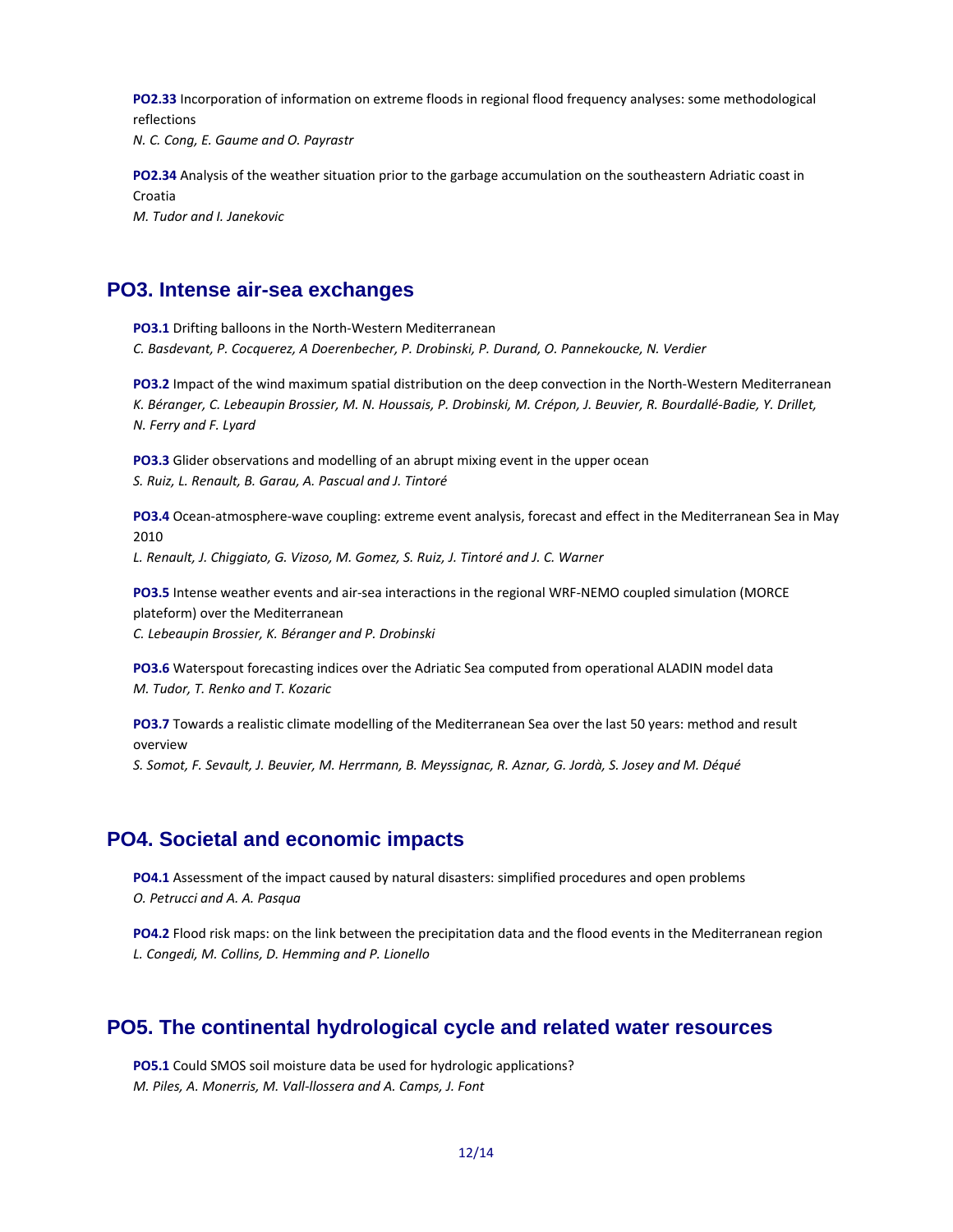**PO5.2** A remote sensing‐based tool for soil water content estimation: an experience on a Mediterranean semi‐arid agricultural area *N. Sánchez, J. Martínez‐Fernández, E. Torres, M. Rodríguez‐Ruiz and A. Calera*

**PO5.3** Modeling the contribution of the irrigation to the ground water recharge of the Crau aquifer (Crau-Camargue site) *R. Lecerf, A. Chanzy and A. L. C. Plancq*

**PO5.4** Runoff dynamics under different land uses: analysis of three Mediterranean catchments in the Duero basin (Spain)

*J. Martínez‐Fernández, N. Sánchez, A. Scaini and M. Rodríguez‐Ruiz*

**PO5.5** Vegetation/atmosphere coupled processes in heat waves and droughts as simulated with the MORCE numerical plateform

*M. Stéfanon, P. Drobinski, F. D'Andrea, N. de Noblet, M. Mancip and Jan Polcher*

**PO5.6** Representation of heat waves and drought in MED‐CORDEX‐ERA Interim simulations at IPSL using WRF and MORCE models *M. Stéfanon, C. L. Brossier, P. Drobinski, S. Bastin, K. Béranger and F. D'Andrea*

**PO5.7** Drought climatology in Spain. Analysis in the Mediterranean Area *F. Belda and F. J. García‐Haro*

**PO5.8** Analysis of the spatio-temporal variability of droughts and floods signatures in the Mediterranean region over the last century *M. Tello, J. A. Morguí and X. Rodó*

**PO5.9** Hydrological cycle and extreme precipitation statistics over Croatia simulated with regional climate model *M. Patarcic, I. Guettler, L. Srnec and C. Brankovic*

**PO5.10** Trends in river discharge to the Mediterranean and Black Seas: spatial pattern and relation with climate evolution *O. Montreuil and W. Ludwig*

**PO5.11** Seasonal variability of water cycle parameters from GPS, radiosonde and NWP models over Morocco *A. Koulali, O. Bock and D. Ouazar*

**PO5.12** The R<sup>2</sup>D<sup>2</sup>-2050 project: risk, water resources and sustainable development within the Durance river basin in 2050 *E. Sauquet*

**PO5.13** Analysis of near-surface atmospheric variables on the NE of the Iberian Peninsula *P. Quintana‐Seguí, J. J. Salas‐Pérez and M. Turco*

**PO5.14** Analysis of water budget in Apulia in the present climate *M. Reale, L. Congedi, P. Lionello, A. Tanzarella and M. Torodovic*

**PO5.15** Climate data analysis in the WASSERMed project: focus on Merguellil watershed C. Pizzigalli, L. Congedi, P. Lionello, Z. L. Chabaane, I. Oueslati, R. Amri, A. Chabi and M. Zribi

# **PO6. Water budget of the Mediterranean**

**PO6.1** Simulation‐study of the potential of a coastal radiosonde network for computing atmospheric water budgets over the Mediterranean Sea *O. Bock, R. Meynadier, F. Duffourg, M. Nuret and O. Caumont*